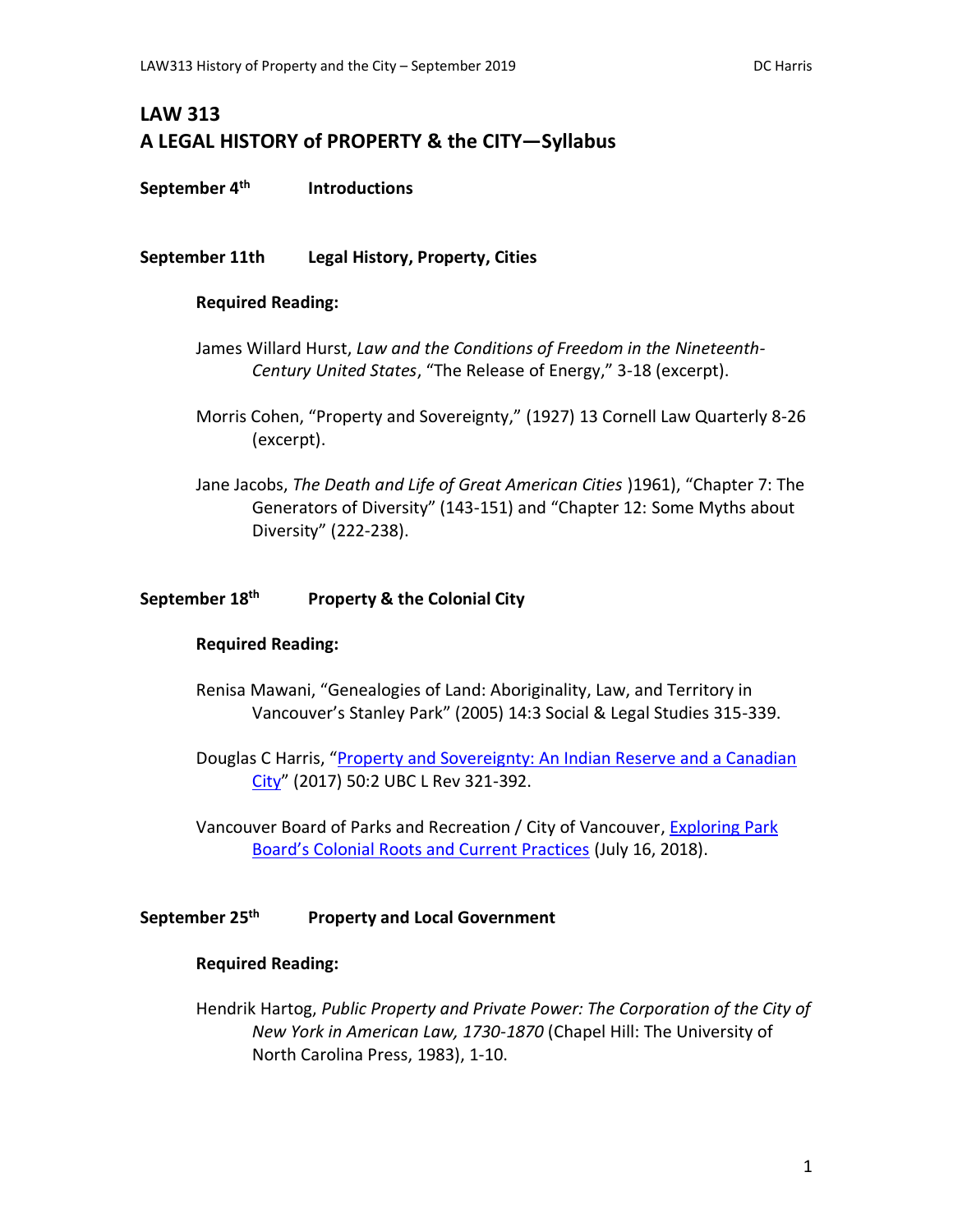Gerald E. Frug, "Property and Power: Hartog on the Legal History of New York City" (1984) 9:3 *American Bar Foundation Research Journal* 673-682.

Mariana Valverde, *Everyday Law on the Street: City Government in an Age of Diversity* (Chicago: University of Chicago Press, 2012), Chapter 6: "'Putting Diversity on the Menu': The Municipal Corporation and the Micromanagement of Street Life," 141-164.

#### **October 2 Nuisance and the City**

## **Required Reading:**

- Eric Reiter, "Nuisance and Neighbourhood in Late Nineteenth-Century Montreal: *Drysdale v Dugas* in its Contexts" in Tucker, Muir & Ziff, eds, *Property on Trial: Canadian Cases in Context* (Toronto: The Osgoode Society, 2012), 35-69.
- Frederick Law Olmsted, Jr., *The Smoke Nuisance* (Washington, D.C.: American Civic Association, Dept. of Nuisances, 1911), 3-7.
- Cyrus Locher, "The Smoke Nuisance and the Law" in *The Smoke Nuisance* (Washington, D.C.: American Civic Association, Dept. of Nuisances, 1911), 21-30.
- Nicholas Blomley, *Rights of Passage: Sidewalks and the Regulation of Public Flow* (London: Routledge, 2010), 29-34, 57-72.

# *October 4th DUE DATE: Research Question and Preliminary Bibliography*

# **October 9th Private Land Use Planning**

# **Required Reading:**

*[Tulk v Moxhay](http://www.bailii.org/ew/cases/EWHC/Ch/1848/J34.html)* [1848] EWHC Ch J34 (22 December 1848).

- SI George, "Tulk v Moxhay restored—to its historical context" (1990) 12:2 Liverpool Law Review 173-193.
- Robert M Fogelson, *Bourgeois Nightmares: Suburbia, 1870-1930* (New Haven: Yale University Press, 2005), Chapter 1: Suburbia, 1870-1930: The Quest for Permanence", 23-115.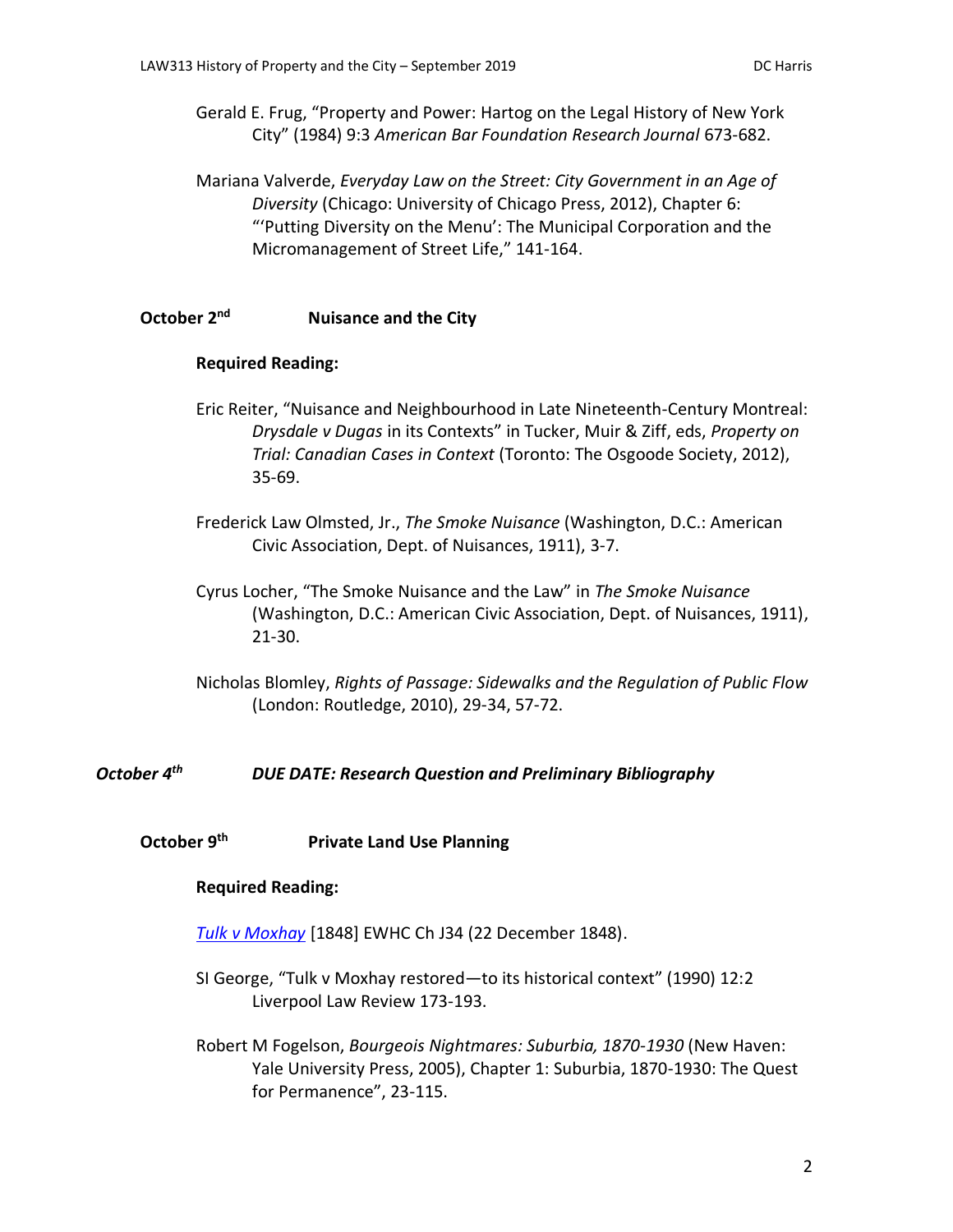# **October 16th Public Land Use Planning**

# **Required Reading:**

- Eran Kaplinsky, "The Zoroastrian Temple in Toronto: A Case Study in Land Use Regulation, Canadian-Style" in Tucker, Muir & Ziff, eds, *Property on Trial: Canadian Cases in Context* (Toronto: The Osgoode Society, 2012), 223- 257.
- Mariana Valverde, "Seeing Like a City: The Dialectic of Modern and Premodern Ways of Seeing Urban Governance" (2011) 45:2 Law & Society Review 277-312.
- Nathanael Lauster, *The Death and Life of the Single-Family House: Lessons from Vancouver on Building a Livable City*, 57-86.

## **October 23rd Gentrification**

#### **Required Reading:**

- David Harvey, "The Right to the City" (2008) 53 New Left Review 23-40.
- David Ley, *The New Middle Class and the Remaking of the Central City* (Oxford: Oxford University Press, 1996), "The Changing Inner-City Housing-Market," 33-80.

# **October 30th Taking Property**

#### **Required Reading:**

- Eric Adams and Jordan Stanger-Ross, "Promises of Law: The Unlawful Dispossession of Japanese Canadians" (2017) 54 OHLJ 687-736.
- Bret Edwards, "Breaking New Ground: Montreal–Mirabel International Airport, Mass Aeromobility, and Megaproject Development in 1960s and 1970s Canada" (2016) 50:1 Journal of Canadian Studies 5-35.
- Tina Loo, "The View from Jacob Street: Reframing Urban Renewal in Postwar Halifax" (2019) Acadiensis (forthcoming).

# *November 1st DUE DATE: Introduction and Outline*